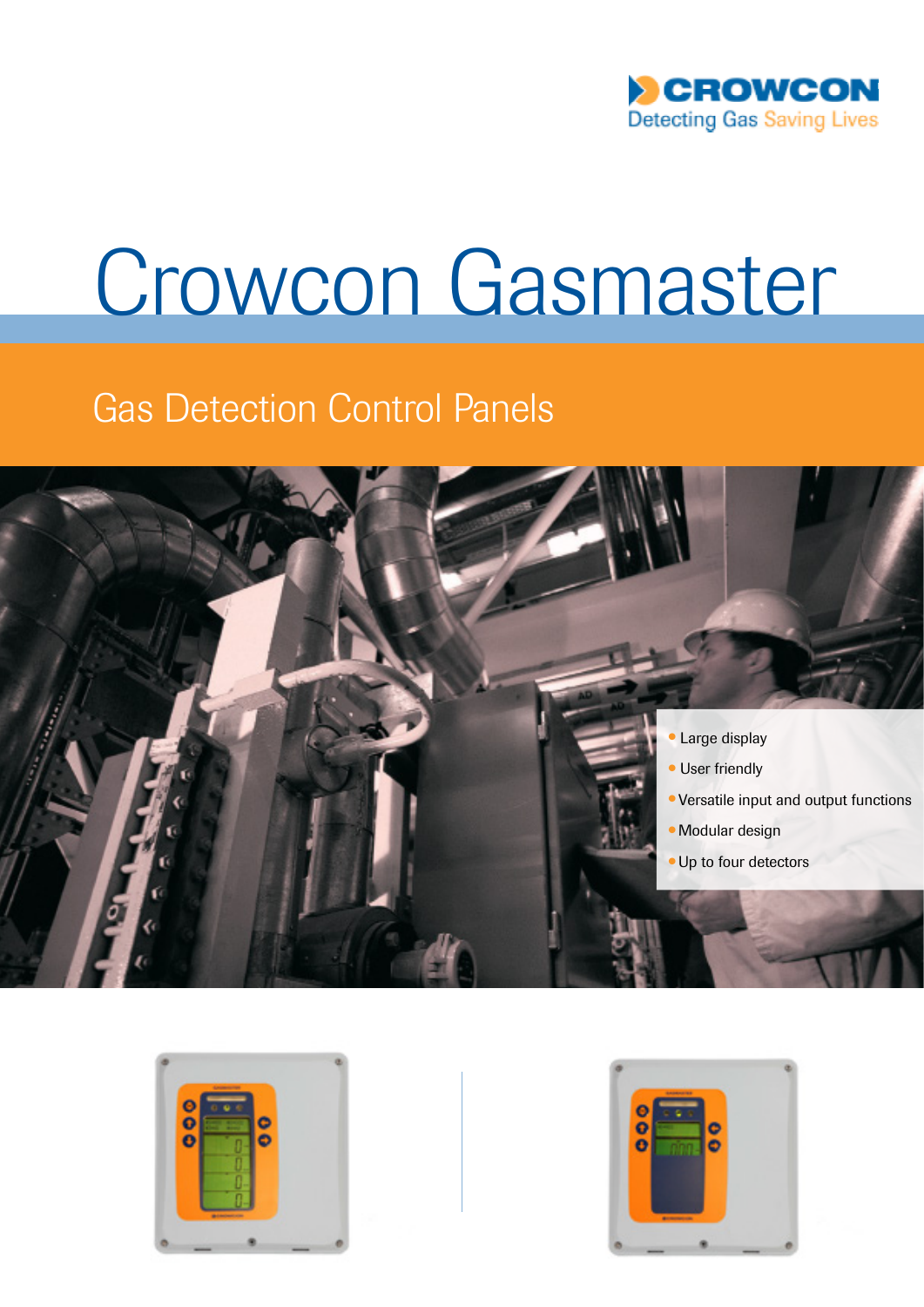# Crowcon Gasmaster

# 1-4 channel gas detection control panel

When lives and property are at risk and you need gas detection equipment that is totally reliable, you need Crowcon. For over 40 years Crowcon has been developing and manufacturing high quality products with a reputation for reliability and technical innovation.

Our robust and reliable range of gas detection control panels allows you to monitor a range of toxic and/or flammable gas detectors, flame detectors and smoke/heat detectors, simply and easily.



## Crowcon Gasmaster is a compact but powerful control system that combines simple operation with an extensive array of input and output functions.

Crowcon Gasmaster provides all the information you need about your gas and fire detectors at a glance. The large multi-lingual display shows gas levels from all detectors simultaneously, and enables system adjustment and testing using buttons on the front panel. Crowcon Gasmaster can operate 'stand-alone' or interface with any alarm devices and control systems using a selection of outputs.



#### Large display

| All gas levels are displayed simultaneously                                                            | Enables full systems status check at a glance       |  |  |  |
|--------------------------------------------------------------------------------------------------------|-----------------------------------------------------|--|--|--|
| Alarm messages can be customised to indicate the name or location of any<br>detector in alarm          |                                                     |  |  |  |
| The LCD can be set to display in many languages                                                        |                                                     |  |  |  |
| <b>User friendly</b>                                                                                   |                                                     |  |  |  |
| Menu system is intuitive and easy to use                                                               | Enables configuration changes to be made easily     |  |  |  |
| All functions, from day-to-day operation to re-calibration, can be carried out<br>from the front panel | Routine testing can be performed rapidly            |  |  |  |
| Event log feature                                                                                      | Enables system fault and alarm history to be viewed |  |  |  |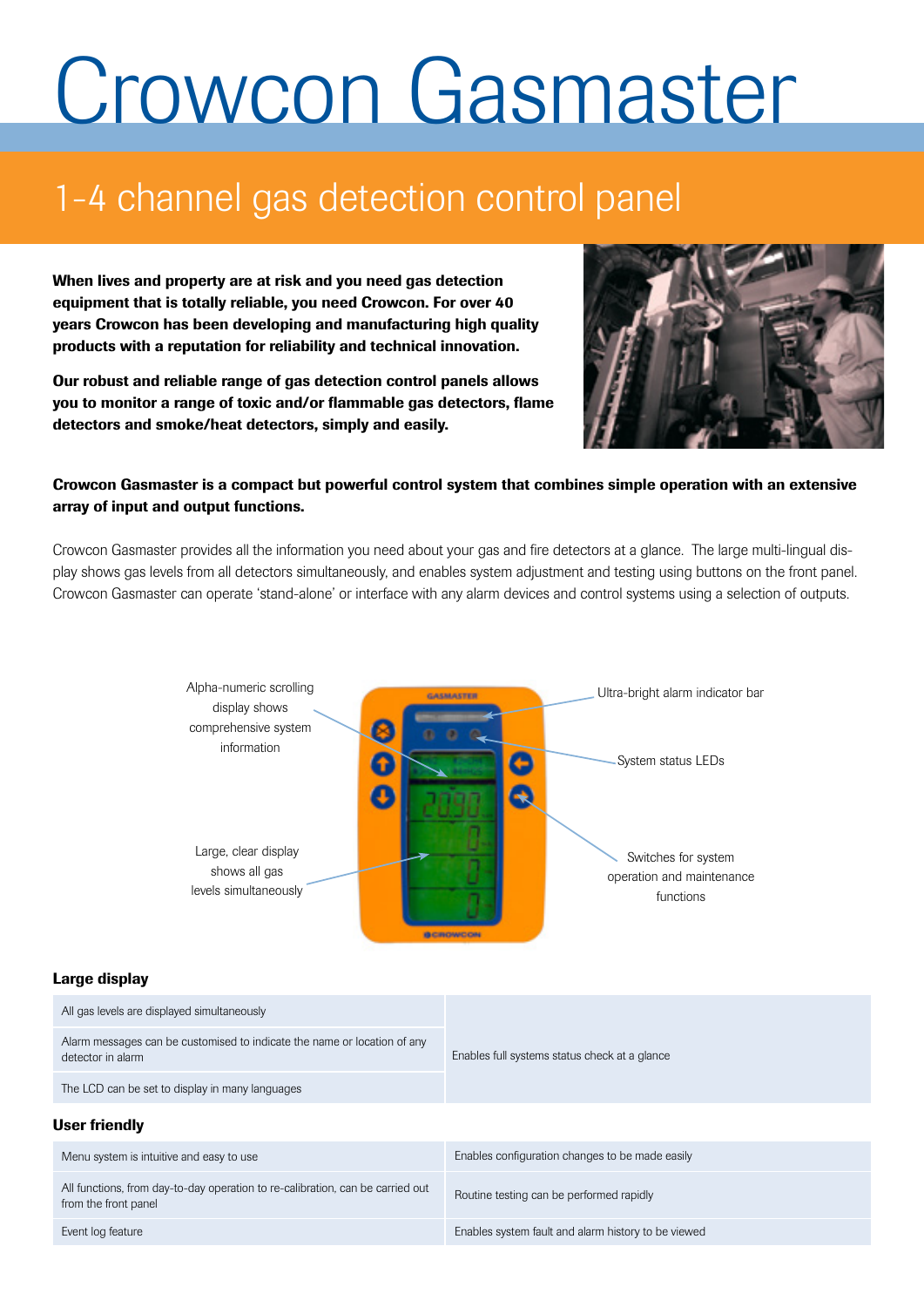# Crowcon Gasmaster internal arrangement



Optional communications port

### Versatile input and output features

| Provides analogue, relay and Modbus outputs               | Facilitating communication around the site                                                                                              |  |
|-----------------------------------------------------------|-----------------------------------------------------------------------------------------------------------------------------------------|--|
| Flexibility                                               | Gasmaster can monitor up to four detectors in virtually any combination of<br>gas detectors, fire zones or Environmental Sampling Unit* |  |
|                                                           | Software enables re-configuration and event log upload in an instant**                                                                  |  |
| Two levels of independent alarm per channel               | Can be configured to suit site requirements                                                                                             |  |
| Remote inhibit and reset facilities                       | Enables control from any point on your site                                                                                             |  |
| Compatible with 4-20mA or mV pellistor type gas detectors | mV pellistor detectors reduce system purchase and maintenance costs                                                                     |  |

### Modular design

You only need to purchase the required number of input modules 1, 2 and 3 channel systems can be extended later by adding additional modules\*\*\*

\* Contact Crowcon for details \*\* Event Log access requires optional PC communications kit \*\*\* Gasmaster 4 only

Please see the back page for full technical specifications.